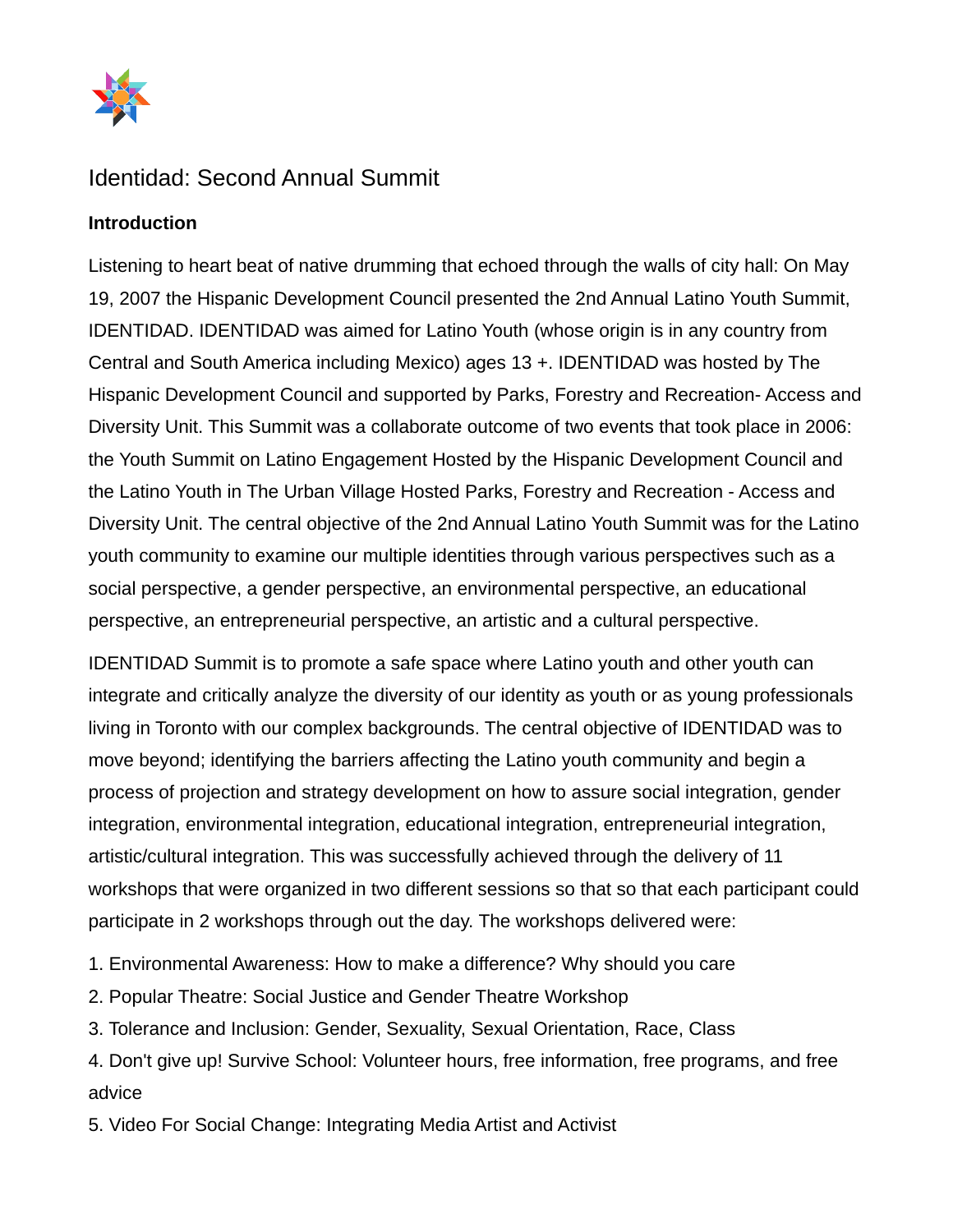- 6. The Art of Lyrics: Thought and Words
- 7. Entrepreneurship: Latinos involved with business
- 8. Improvisation Theatre: "Improvisation"
- 9. Volunteer Hours How to get your 40 hours
- 10. Street Voices: A perspective of living in, with, and amongst gangs
- 11. Break Dancing: Breaking Barriers

12. Hablando de los Derechos Femeninos: "La Lucha de las Mujeres por sus derechos y el feminismo en America Latina

IDENTIDAD was organized by a group of Latino and other diverse youth that met every two weeks at the Hispanic Development Council. This group became the Organizing Committee of IDENTIDAD. Members of the committee were invited to organize the summit through a general invitation from last years youth summit list serve and other HDC staff contacts. The organizing committee consisted of 15 members which were divided into working groups whose focus were to design the workshop, do publicity, fundraise and outreach.

In addition to the delivery of workshops, IDENTIDAD presented motivational Speakers and a series of innovative Toronto-based artists:

- \* Iron Horse Native American Drumming
- \* Ruben Esguerra Cuban Percussion
- \* Freelance Rhythms African Dance
- \* Paula Gonzalez "Urban Culture and Youth Engagement
- \* Amanda Martinez Latin Jazz
- \* Vincenzo Ceccarelli Peruvian Guitarist
- \* Alucine Film
- \* Audio Ritual Acoustical
- \* 3Krozz Militainment Productions
- \* Emcee Grumpy
- \* Dynamyt Records

IDENTIDAD focused on the diversity of the Latino youth community in Toronto, however it was not exclusive to Latino youth; in fact some of the facilitators and organizers were not Latino, but individuals that were involved in the Latino community. Even the artistic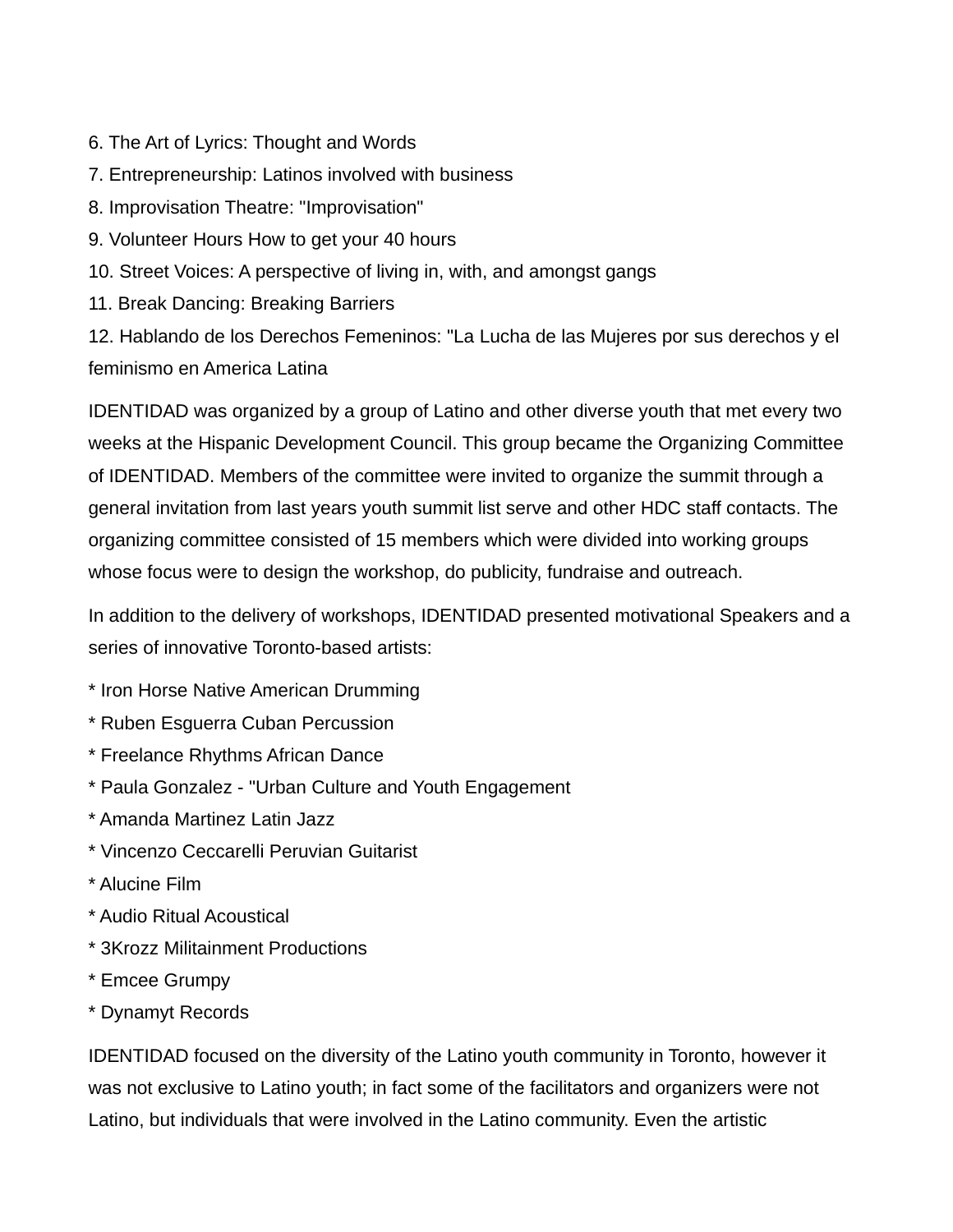presentation demonstrated the cultural diversity within our Latin American origin with the Native Drumming presentation and the African Dance troop.

The summit, was aimed to enrich the futures of Latino Youth in Toronto by creating a place for networking, creating new communities and reaffirming our identity.

The Outcomes:

\* Celebration of the talent and diversity of Latino Youth in Toronto

- \* Targeted age group 13- 30: Latino Youth and Young Professionals
- \* 300 attendants

\* 11 workshops delivered by Youth. Majority was Latino, but a number of the workshops were facilitated by other diverse youth.

\* Over 20 performances from Africa dance, folklore, percussion, Reggeaton, Latin Rock and much

- \* Community Support from other organizations:
- \* The Catholic District School Board
- \* Centre for Spanish Speaking Peoples
- \* St. Christopher House
- \* Lula Lounge
- \* Mosaico21

Private Sponsoring

- \* Juan Carranza
- \* Isamarca

\* Two \$500 certificates (Juan Camargo: Academic Excellence/ Luis Moreno: Artistic Excellence)

\* One \$50.00 certificate Stephany Garcia: Community Involvement Award

Feedback summaries:

- 1. Successful and Enjoyable event: lots of people surprised of the integration,
- 2. The workshops were the highlight of the day!!
- 3. Necessity to make sure these types of Summit are organized as a solution to the loss of